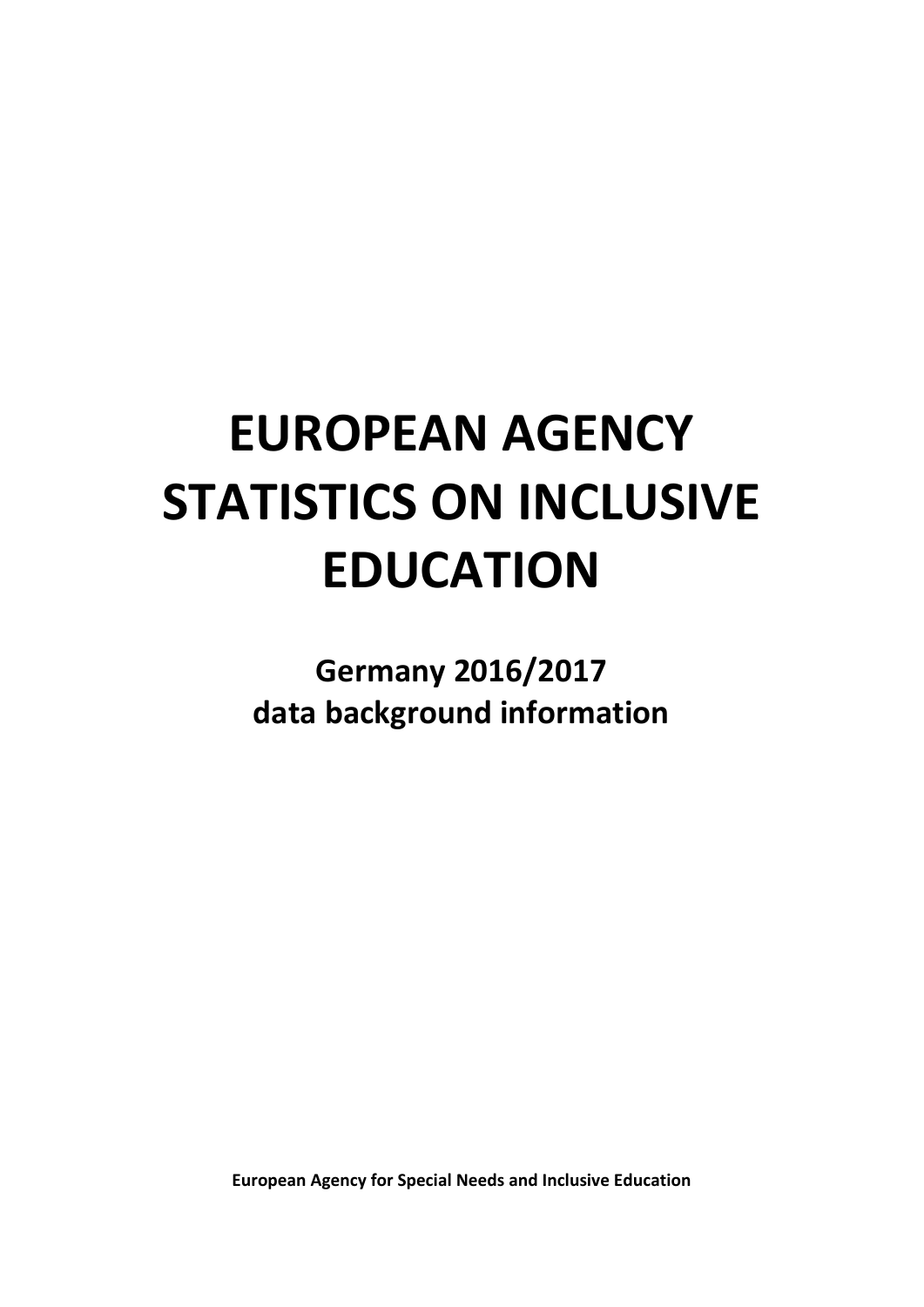

# **BACKGROUND INFORMATION**

# **How the official decision of special educational needs (SEN) in the country relates to the agreed EASIE operational definition**

## **Operational definition**

"An official decision leads to a child/learner being recognised as eligible for additional educational support to meet their learning needs."

# **Criteria for an official decision of SEN**

- There has been an educational assessment procedure involving a multi-disciplinary team
- The multi-disciplinary team includes members from within and external to the child's/learner's (pre)school
- There is a legal document which describes the support the child/learner is eligible to receive and which is used as the basis for planning
- The official decision is subject to a formal, regular review process

# **Educational assessment procedure in the country**

Responsibility for the procedure lies with the school supervisory authorities. Either the authorities themselves have the competence for special educational needs, as well as sufficient experience in the field of educational support for people with disabilities, or they consult experts in the field of special educational support.

## **How the multi-disciplinary team is comprised in the country**

Multi-professionalism is mainly achieved by teachers from different disciplines working together, as well as through co-operation with specialists from other fields (psychology, medicine, social education, therapy, youth work, etc.). These measures are supported in a variety of ways by teaching assistant services as part of integration assistance. At the same time, it should be noted that the structure of funding organisations varies widely among the Länder.

# **The legal document used in the country to outline the support that the child/learner is eligible to receive**

Each child's/learner's individual development and performance, as well as their working and social behaviour, are constantly monitored and assessed. Assessment for special education is based on multi-disciplinary reports. Parents can apply for their child to be assessed.

## **How the document is used as the basis for planning in the country**

The individual education plan is drafted yearly or twice a year. Standardised achievement tests to assess children's/learners' performance or learning development in certain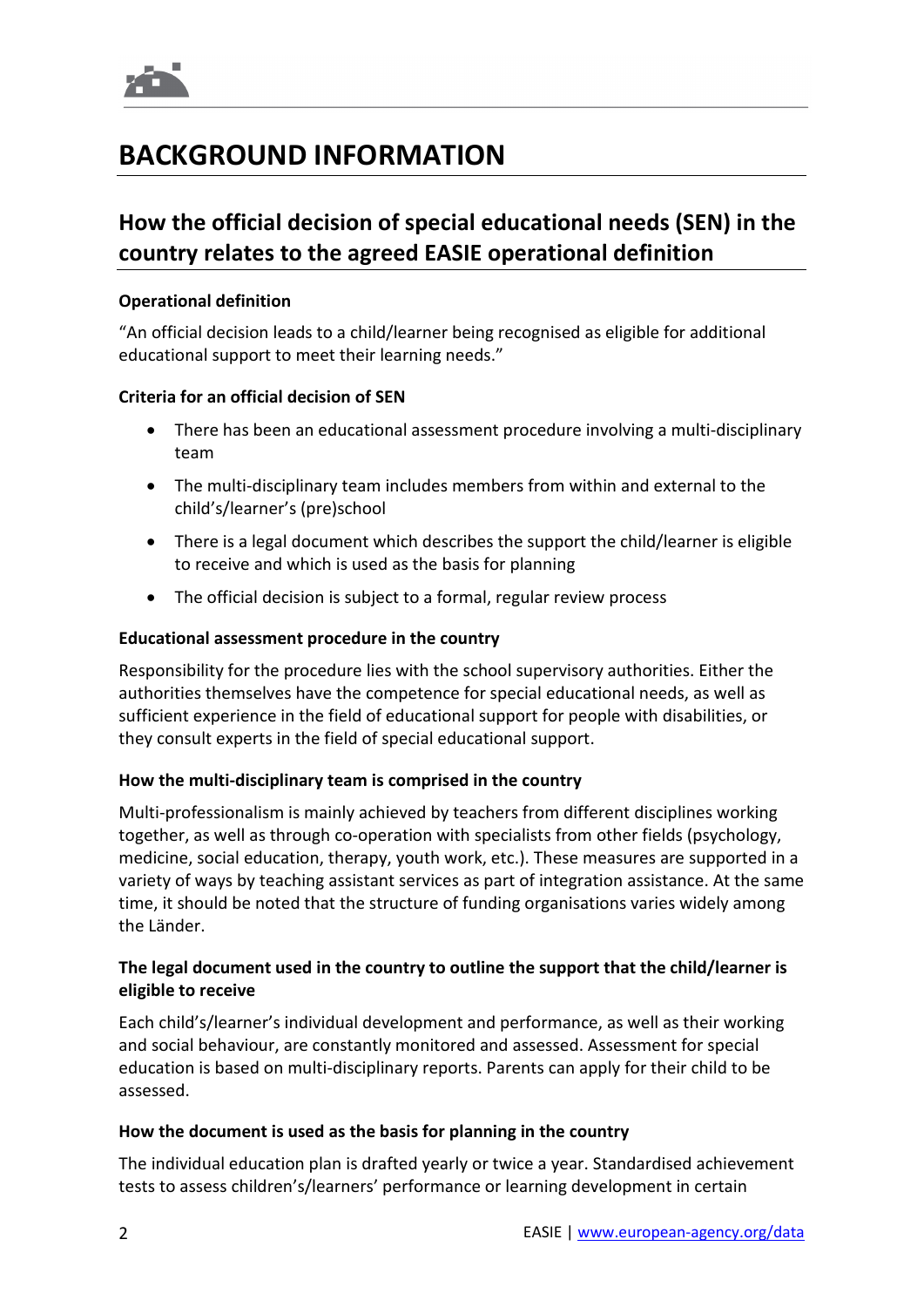

subjects or grades are not given at Land level. Continuous assessment of the performance of children/learners with SEN takes place in special schools in a similar form to that of general schools. Parents can object to a placement decision.

## **The formal, regular review process in the country**

See above.

# **Proxy indicator for the 80% benchmark used for the country's data collection**

The EASIE work uses an 80% benchmark of inclusive education. This is defined as:

"An inclusive setting refers to education where the child/learner with SEN follows education in mainstream classes alongside their mainstream peers for most – 80% or more – of the school week."

#### **Proxy indicator used**

Placement in a mainstream class implies over 80% or more.

#### **Details on what the country proxy is**

If a child/learner is placed in a mainstream class, it is assumed they spend the majority of their time with their non-disabled peers.

#### **Why this proxy was used**

No specific data is available on the actual time children/learners with SEN spend in a placement.

## **Difficulties in using the proxy**

No difficulties.

## **Specific country issues in applying the proxy indicator**

No issues.

# **Detailed description of what 'out of formal education' means within the country**

The 2011 International Standard Classification of Education (ISCED) defines 'formal education' as follows:

"[…] education that is institutionalised, intentional and planned through public organizations and recognised private bodies and, – in their totality – constitute the formal education system of a country. Formal education programmes are thus recognised as such by the relevant national education or equivalent authorities, e.g. any other institution in cooperation with the national or sub-national educational authorities. Formal education consists mostly of initial education […] Vocational education, special needs education and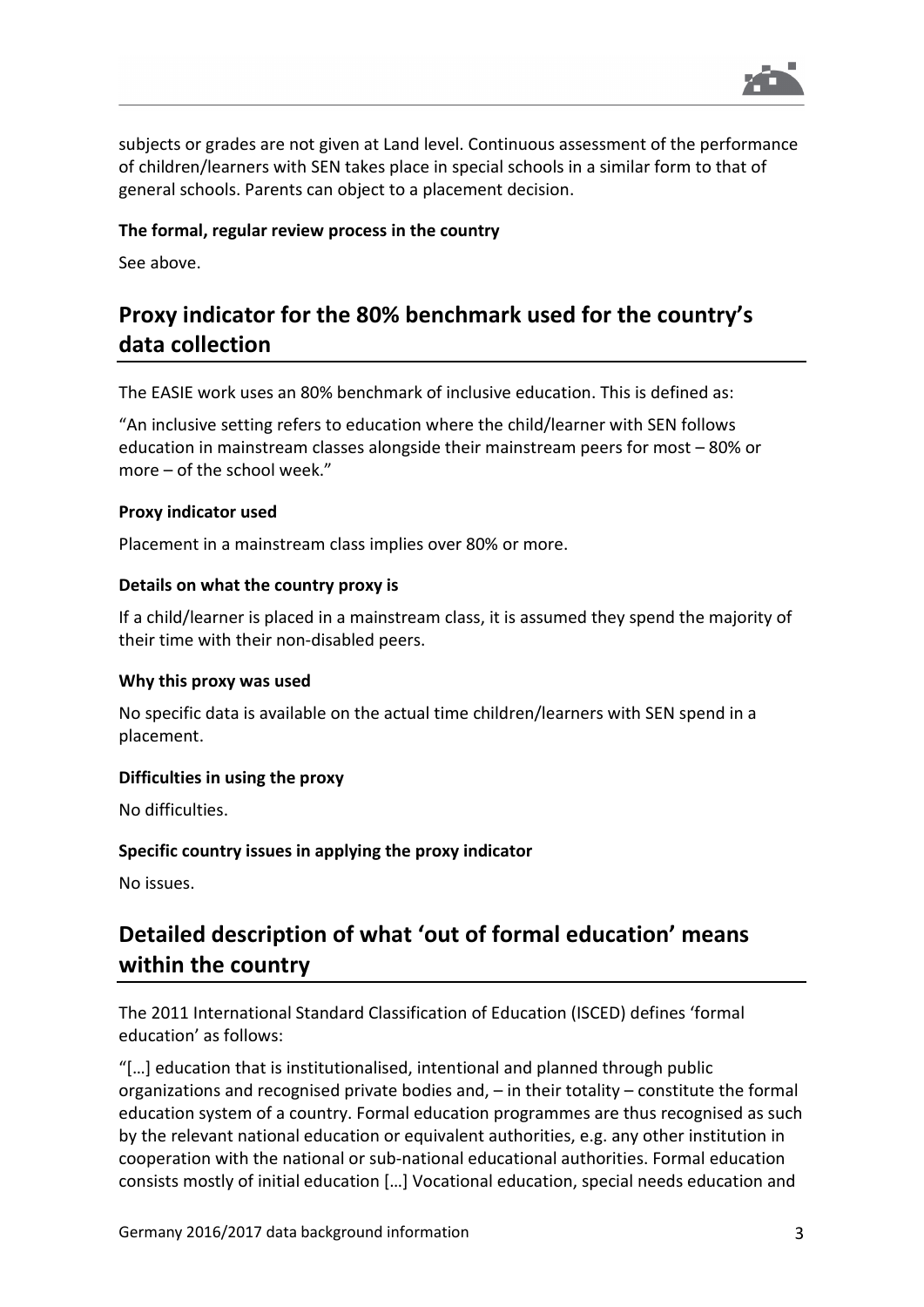

some parts of adult education are often recognised as being part of the formal education system. Qualifications from formal education are by definition recognised and, therefore, are within the scope of ISCED. Institutionalised education occurs when an organization provides structured educational arrangements, such as student-teacher relationships and/or interactions, that are specially designed for education and learning."

(United Nations Educational, Scientific and Cultural Organization and UNESCO Institute for Statistics, 2011, *International Standard Classification of Education ISCED 2011*, p. 11).

# **Do the country definitions of formal, non-formal and informal education differ from the ISCED definitions?**

No, Germany uses the same definitions as ISCED.

# **Provision of data on private sector education**

The data collection covers all sectors of education, including numbers for the child/learner population in the private sector.

# **Private sector education in the country**

Germany has public and private sector education. Both types of institution exist side-byside and co-operate with each other. Under the Basic Law, it is possible to establish private schools. This is combined with a guarantee of the private school as an institution. The constitutional law rules out a state monopoly on education.

## **Child/learner population counted for each relevant question**

The data covers the public and private sectors.

# **Specific issues with providing data on private sector education and how these have been overcome in the data collection**

The data collection must cover all sectors of education, including numbers for the child/learner population in the private sector.

# **ISCED level age ranges**

The following are the most common (pre)school entrance ages and (pre)school leaving ages for the different ISCED levels:

- Age range in the country at ISCED level 02 (pre-primary): 3 to 5
- Age range in the country at ISCED level 1: 6 to 9
- Age range in the country at ISCED level 2: 10 to 15
- Age range in the country at ISCED level 3: 16 to 18